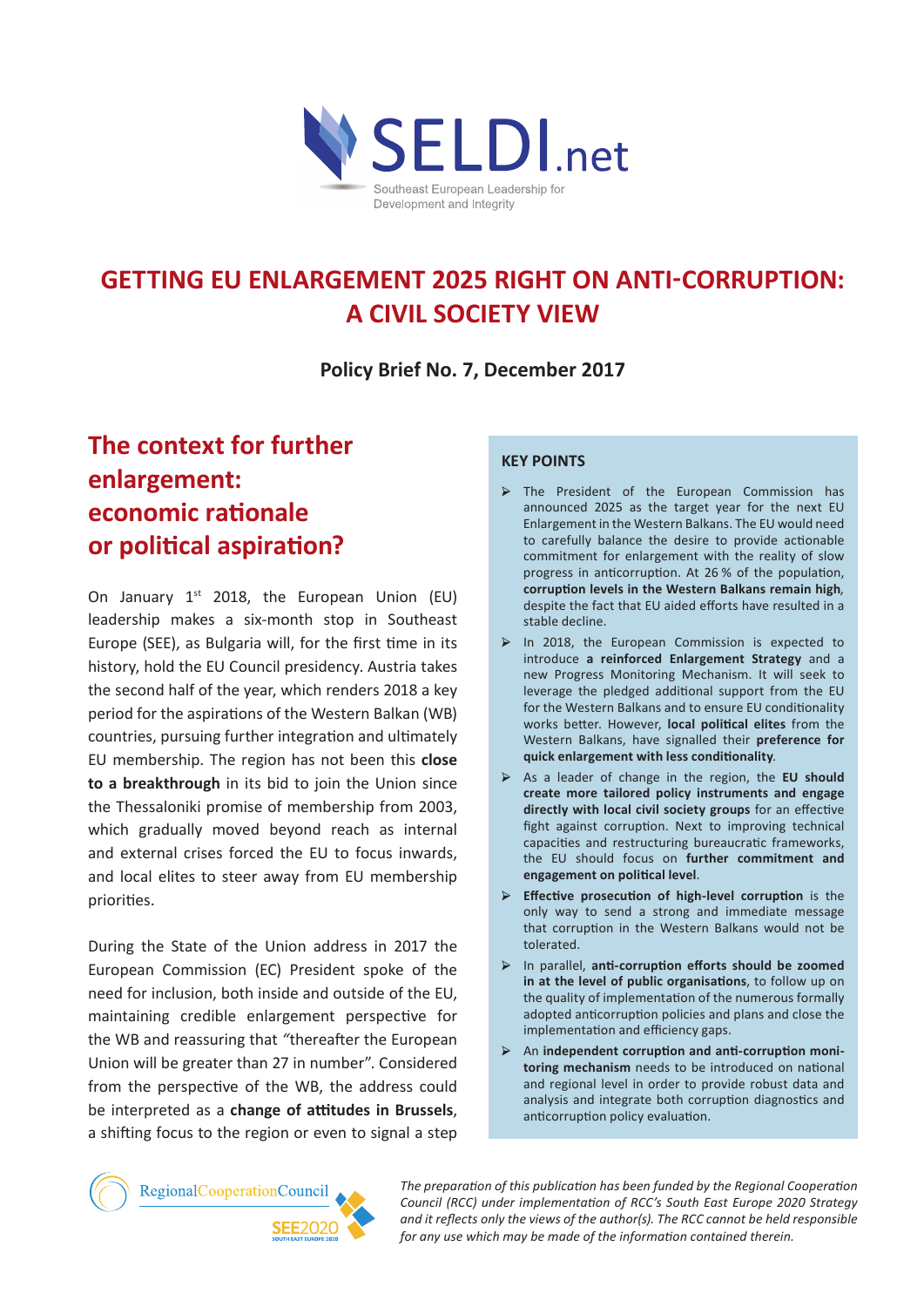back from the multi-speed Europe narrative of the past few years.

More concrete steps are also being planned. The EC's *Roadmap for a More United, Stronger and More Democratic Union* puts focus on the importance of the Bulgarian presidency in the context of the WB regional dynamics, by planning to adopt, early next year, Strategy for a successful EU accession of Serbia and Montenegro, as frontrunner candidates in the region.<sup>1</sup> Bulgaria is also indicatively set to host an informal meeting of EU27, back to back with a Western Balkans Summit. From the position of next-in-line for the EU Council presidency, Bulgaria has also vowed to **prioritise the integration of the WB countries** during the first six months of 2018. The country will push for concrete guidance to be provided to Montenegro, Serbia, Albania, The Former Yugoslav Republic of Macedonia, Kosovo\* and Bosnia-Herzegovina, in pursue of EU membership.2

Another contextual factor stands for an unprecedented priority for the region's future development. The Western Balkan route (along with Turkey) is crucial for the migration flows coming to central Europe. Thus, fears of refugee influx have kept the region high on the EU agenda. So far, the EU has spent around 22.5 million<sup>3</sup> in the region to protect its external borders and to help transit countries in a forced and quick capacity building effort, which can be considered a pilot for future enlargement initiatives. It showed that a **strong political focus, coupled with an increase in available resources for technical assistance and help from the civil society can produce quick results**. In this way, Member States indirectly played crucial role in managing the regional crisis, while motivating counties to cooperate, moving forward to credible conditionality and democratization. During the last few years of migration flows, the Balkan countries dealt with regional public dissatisfaction, economic instability and high

unemployment. Therefore, a number of high level discussions, highlight the importance of civil society engagement in order to improve conditions for migrants in the region. Regional NGOs echo the importance of engaging the migration crisis management within the future enlargement discussions, facilitating effective humanitarian response. The EU Member States should develop a coherent approach to the asylum seekers and utilize instruments of the EU enlargement to implement the EU acquis communautaire. This could be an important stepping stone for the future enlargement strategy but also for the Western Balkans Integrated Security Initiative.

While political tensions related to enlargement across European Member States are being dealt with, economic structural incapacity remains critical in the region. So far, despite the high-level European Commission support, neither further integration, nor any unconditional promises for such have been made on member-states' level. On the contrary, these opportunities will mainly be channelled through the continuing high-level diplomacy of the Berlin Process and the evolving approach of the EC to monitoring progress in the region. It is highly likely that the dynamics of these two mechanisms will determine the tangible implications and real gravity of the expressed aspiration for further enlargement. The Bulgarian and the Austrian presidencies in 2018 will have to master further support for enlargement, with both countries' governments featuring nationalistic parties.

The year 2018 will also be important for the future of the Berlin Process itself, as doubts exists as to the effectiveness of its core mission – to tackle core structural challenges and improve economic governance in the region. The 2018 London Summit could prove instrumental in setting the regional agenda, assessing the need for change in format, deciding on whether further institutionalisation, more concrete milestones and/or indicators of

<sup>&</sup>lt;sup>1</sup> EC, 2017, [Roadmap for a More United, Stronger and More Democratic Unio](https://ec.europa.eu/commission/sites/beta-political/files/roadmap-soteu-factsheet_en.pdf)n.

<sup>&</sup>lt;sup>2</sup> Konstantinova, E., & Okov, S., 16 October 2017, Bulgaria Pushes for Clearer EU [Membership](https://www.bloomberg.com/news/articles/2017-10-16/poorest-eu-state-to-push-for-further-expansion-as-it-takes-helm) Path for Western Balkans, Bloomberg.

European Policy Centre, 2016, Migration Panorama: The Western Balkans migratory route: perspectives and persisting [challenges.](http://aei.pitt.edu/82985/1/pub_7306_westernbalkansmigratoryroute.pdf)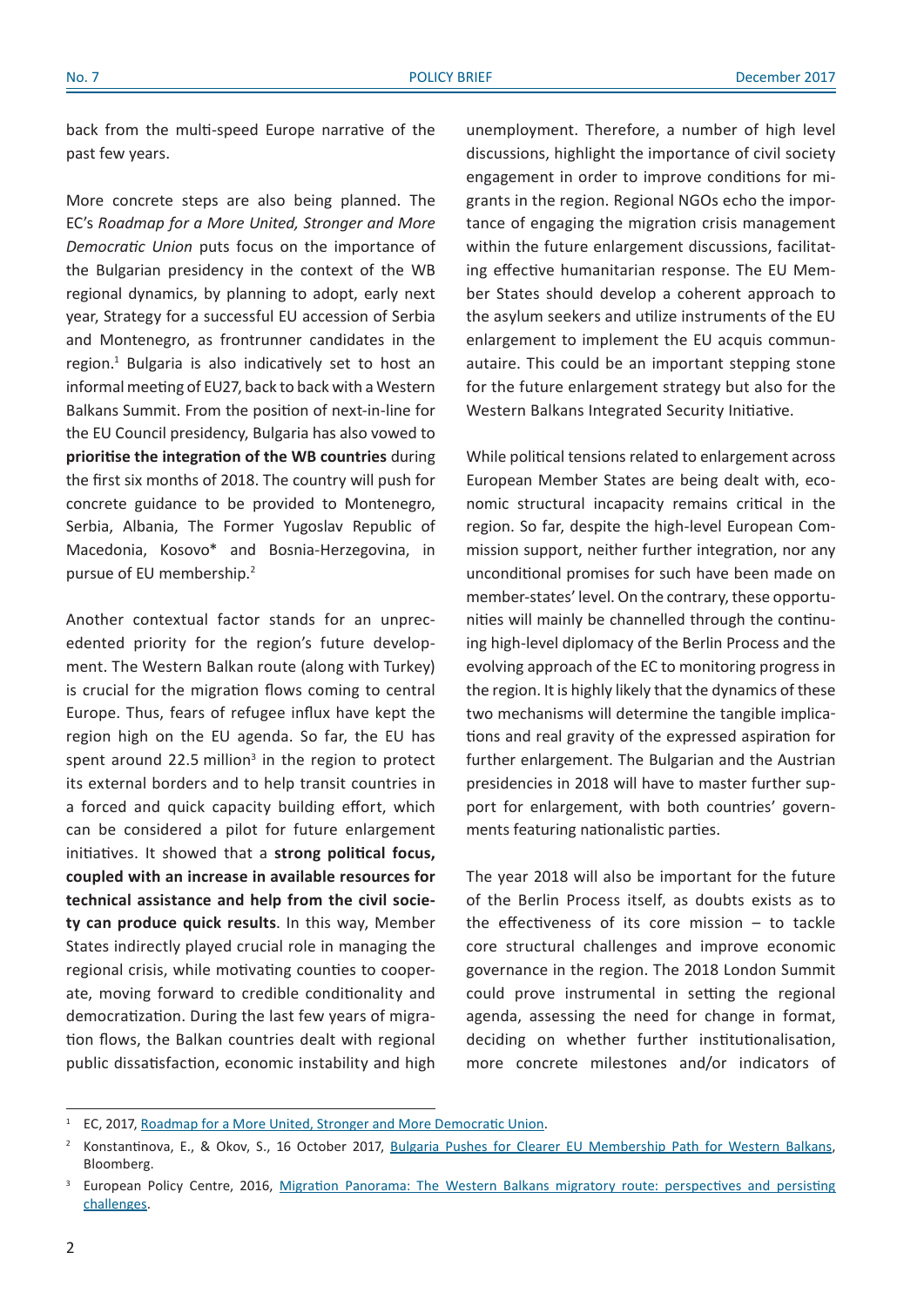progress are required.<sup>4</sup> In parallel, the EC plans to move beyond the current technocratic progress reporting mechanism, in attempt to further facilitate a more cohesive and transparent enlargement process, evaluated against the achievement of tangible results.<sup>5</sup>

# **Economic growth driven locally: good governance and cooperation with civil society remain critical**

As the EU focus in the WB seems to have been gradually shifting towards economic governance and improved regional integration on security, the European Commission re-confirmed its vision that "rule of law is not optional in the European Union. It is a must."<sup>6</sup> The expected EC focus on the WB in 2018 will **provide an enabling framework for action** for national governments. In turn, national governments will have to make critical choices, carefully identify fields for intervention and most importantly, will have to be able to demonstrate tangible results in anticorruption, institutional effectiveness and good governance. Western Balkans leaders should embrace the Visegrád Group approach to enlargement, building ever stronger ties between them and with their neighbours form the EU.

This calls for a **reinvigoration of regional initiatives**. A number of such initiatives have provided a good platform for development and cooperation, which need to be strengthened, expanded, and replicated. The Regional Anticorruption Initiative (RAI) and the Regional Cooperation Council (RCC) proved important for establishing both political and expert climate of dialogue across the region. Initiatives,

such as South East Europe 2020 strategy, $<sup>7</sup>$  provide</sup> important insights, effectively bridging and amplifying policy efforts on national and European levels. Further, on the levels of policy implementation and institutional performance, the cooperation of RCC, RAI and other regional stakeholders produced innovative instruments for corruption assessment<sup>8</sup> and corruption proofing of legislation.<sup>9</sup> Both the EU and local decision-makers have to work beyond improving technical capacities and restructuring bureaucratic frameworks, in order to **demonstrate further commitment and engagement on political level**. Generating actionable political will in the region would require with **aligning the multiple stakeholder institutions on EU level**, such as the line DGs of the EC, local EU delegations, the European External Action Service, foreign ministries of member states, European political party families and the European Parliament, agreeing on common good governance agenda for the EU integration of the region.

When good governance and anticorruption are concerned however, it is the local stakeholders, and in particular civil society who can bring about sustained progress.10 **EC support to civil society organisation (CSOs) in the region has produced the most positive impact**. Support for regional networks, in particular, has aided the development of new regional monitoring and evaluation tools, increased awareness across multiple stakeholders and the general public, allowed for increased access and opportunities for knowledge sharing. Most importantly, regional good governance networks have contributed to increased capacity of local and grassroots organisations and have developed fruitful cooperation platforms for public-private partnerships.

Many of these processes are however still in their infancy. Lack of sufficient targeted funding, coupled

<sup>&</sup>lt;sup>4</sup> Nenchev, Z., Bieber, F., and Kmezic M., 2017, The Future of the Berlin [Process](http://www.biepag.eu/wp-content/uploads/2017/07/The-Future-of-the-Berlin-Process.pdf), The European Fund for the Balkans.

<sup>&</sup>lt;sup>5</sup> EC, 9 November 2016, [2016 Communication on EU Enlargement Polic](https://ec.europa.eu/neighbourhood-enlargement/sites/near/files/20161109_strategy_paper_en.pdf)y, COM(2016) 715 final.

<sup>&</sup>lt;sup>6</sup> EC, 13 September 2017, [The State of the Union 2017: Catching the wind in our sail](http://europa.eu/rapid/press-release_IP-17-3164_en.htm)s.

<sup>&</sup>lt;sup>7</sup> RCC, 2013, South East Europe 2020 [strategy](http://www.rcc.int/files/user/docs/reports/SEE2020-Strategy.pdf).

<sup>&</sup>lt;sup>8</sup> RCC, 2015, [Corruption Risk Assessment in Public Institutions in South East Europ](http://rai-see.org/wp-content/uploads/2015/10/CRA_in_public_ins_in_SEE-WEB_final.pdf)e, Comparative Research and Methodology.

RAI and RCC, 2014, [Anticorruption Assessment of Laws \("Corruption Proofing"\),](http://rai-see.org/wp-content/uploads/2015/06/Comparative_Study-Methodology_on_Anti-corruption_Assessment_of_Laws.pdf) Comparative Study and Methodology.

<sup>&</sup>lt;sup>10</sup> SELDI, 2014, [Anticorruption Reloaded: Assessment of Southeast Europ](http://seldi.net/fileadmin/public/PDF/Publications/RAR/SELDI_Regional_Anticorruption_Report_Final_Revised.pdf)e.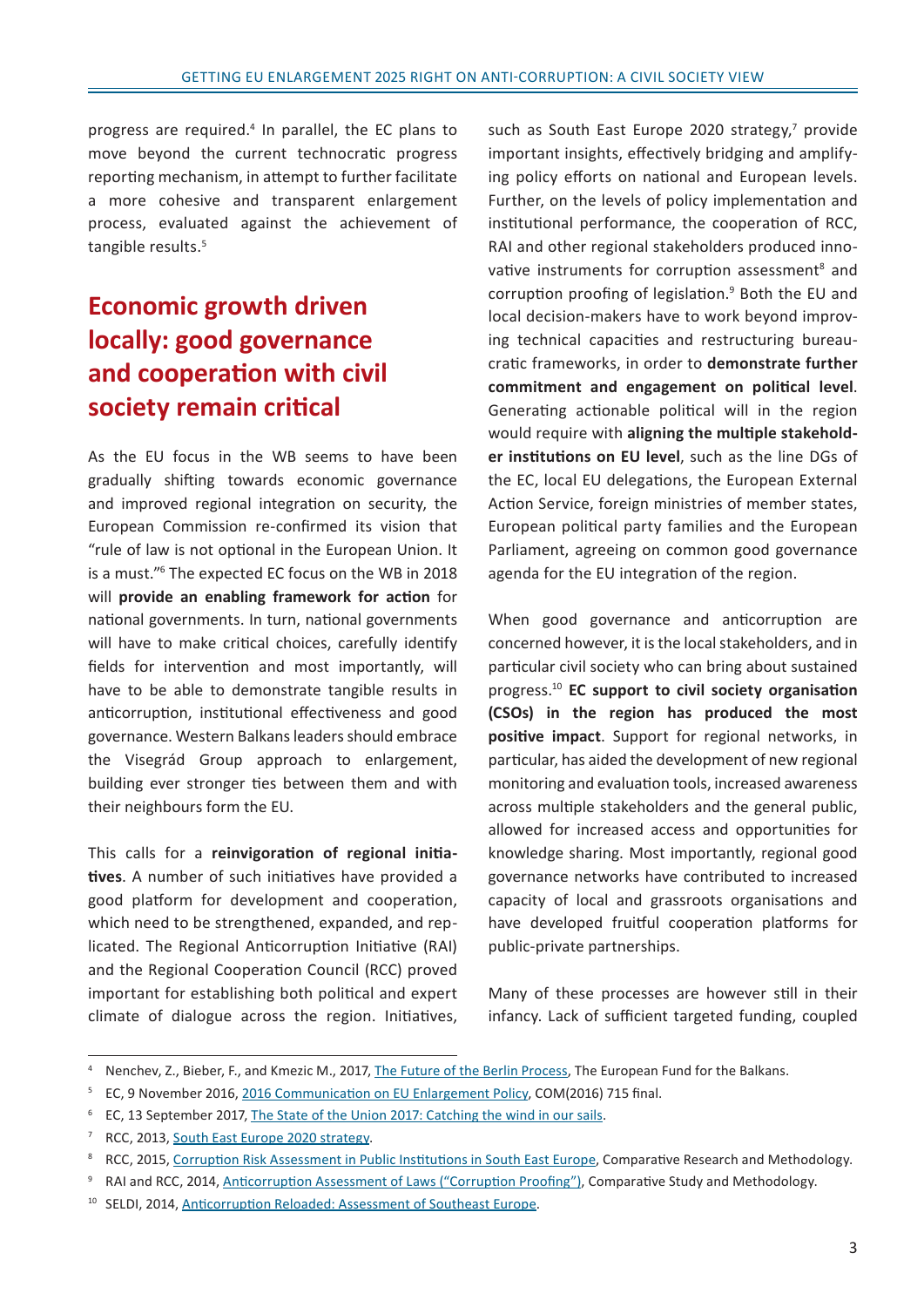with increasing burden on technical and reporting requirements during project implementation can limit their impact. The former is especially important for two reasons. First, sufficient funding guarantees that the civil society sector across the region continues to build the necessary capacity for increased impact. Secondly, it remains financially independent and thus protected from being captured by politicians, administrators, or self-serving interests.

Both, EU and WB leaders should know by now that **the effectiveness of increasing financial aid for the region might prove disputable**, even if it is directed towards more infrastructure and connectivity. Such aid can only spur economic growth, in countries with good polices, sound procedures in place, and functioning rule of law. There is a need for tailormade policies for bringing growth to the Western Balkans, which require both EU and local action.<sup>11</sup> Targeted support is equally important as the focus on developing local good governance and selective anticorruption initiatives. It is ultimately the local actors that set up the pace and success of reforms. Domestic civil society organisations can empower the rest of the society, only by conveying in "local language" the benefits and prerequisites for accession. The principles of locality and independent civil society action should be further incorporated into the main national, regional (e.g. though RAI and RCC) and European instruments (e.g. pre-accession monitoring, the Berlin process, etc.) for the development and integration of the WB region. Local leaders, often at their own political expense, should help explain to their constituents that provided alternative solutions for **economic development investments, coming from non-democratic sources**, while likely to spur short-term growth, are unlikely to lead to long-term benefits for the people.

## **Persistent corruption challenges and dependencies curb economic development in the region**

The relationship between economic governance and weak rule of law in the Western Balkans has been established for a long time but has only recently been provided more prominent position in the framework of the EU accession process. The 2016 EC Communication on the EU Enlargement Policy identifies the link between the two pillars as key priority for accession.<sup>12</sup> The persistent challenge of corruption, as a central rule of law issue, will thus require highlighted attention in the future enlargement strategy of the union. **Anticorruption should stay a horizontal priority** of economic development, the accession process, as well as within the framework of the Western Balkans Integrated Internal Security Governance (IISG) initiative on serious crime, boarder security and counter-terrorism. Considering the fact that despite gradual progress, the region saw **no breakthroughs in anticorruption during the past two decades**, the need for better integrated and deeper cooperation between the EU and civil society organisations becomes even more pressing.13

The link between corruption and economic development is often highlighted in the WB. While it is widely seen that corruption has significant weight on economic growth, there exist various interpretations of what the net effect is.<sup>14</sup> According to some, there's an "efficient corruption" that feeds the ineffective bureaucracy and in fact spurs growth. For most, corruption is the main source of economic disruption, which prevents countries from development. The European Union places this issue high on its agenda and among its strong founding principles. Thus, the EU facilitates the fight against corruption and the sound transition

<sup>11</sup> Burnside, C. & Dollar, D. (2000), [Aid, Policies, and Growt](http://www.development.wne.uw.edu.pl/uploads/Courses/de_jt_burnsidedollar.pdf)h. *The American Economic Review 90(4).*

<sup>&</sup>lt;sup>12</sup> EC, 9 November 2016, [2016 Communication on EU Enlargement Polic](https://ec.europa.eu/neighbourhood-enlargement/sites/near/files/20161109_strategy_paper_en.pdf)y, COM(2016) 715 final.

<sup>&</sup>lt;sup>13</sup> SELDI, 2016, [Shadow Power: Assessment of Corruption and Hidden Economy in Southeast Europ](http://seldi.net/publications/publications/shadow-power-assessment-of-corruption-and-hidden-economy-in-southeast-europe/)e.

<sup>14</sup> Lyubenova, M. (2016), [The Impact of corruption on EU financial aid in the European Neighbourhood Countrie](http://corruptionresearchnetwork.org/acrn-news/blog/the-impact-of-corruption-on-eu-financial-aid-in-european-neighbourhood-countries)s. *Transparency International.*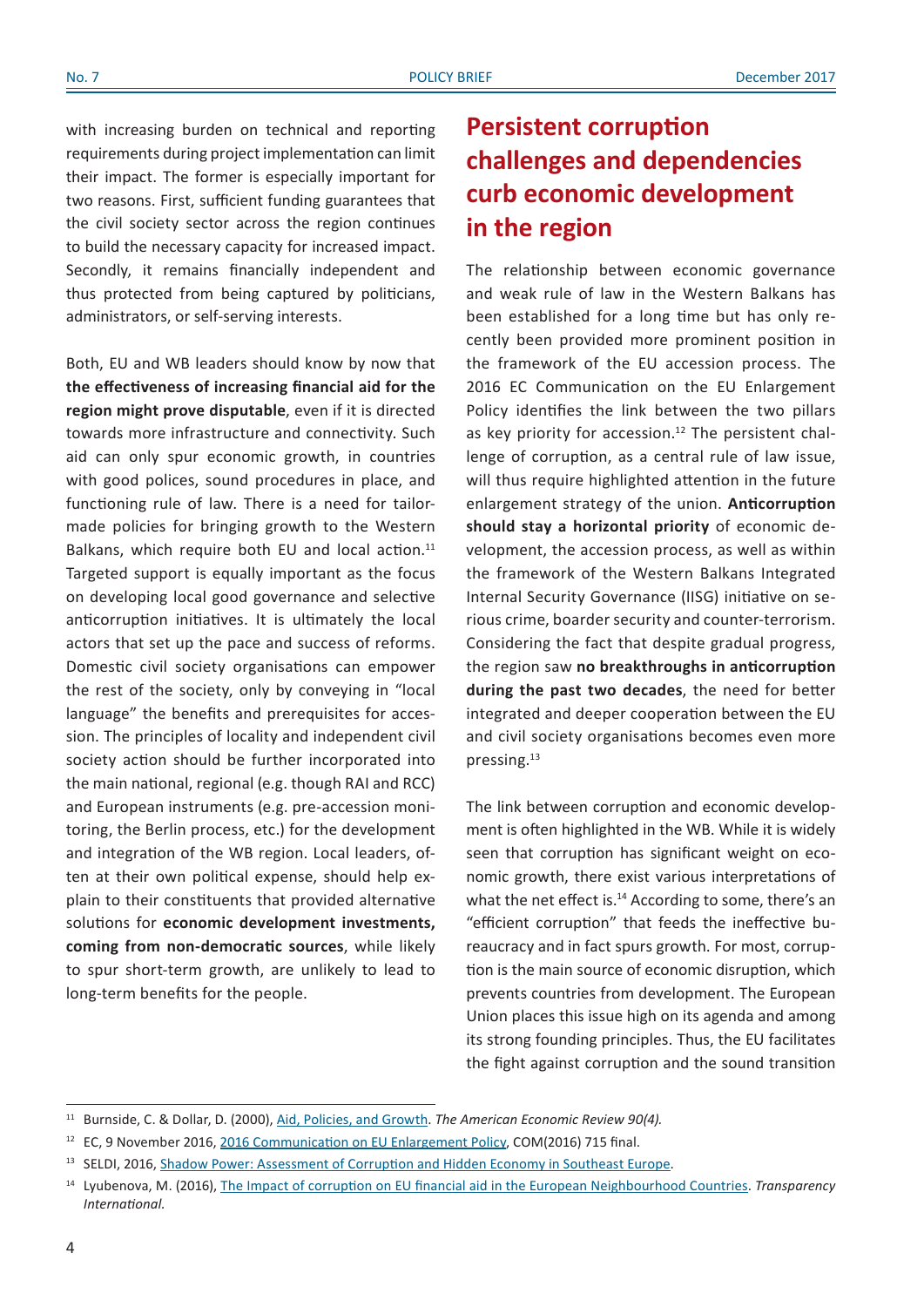to good governance and institutional quality. More importantly, it facilitates selective policies and effective means of fighting corruption practices. The most important question to consider for the future enlargement strategy is **how to increase the impact of EU enlargement negotiations** on reducing corruption and spurring growth.

### **Figure 1. Changes in corruption pressure by country\***



 *\* Share of those reporting to have experienced demands for bribes from public officials.*

 *\*\* The Former Yugoslav Republic of Macedonia.*

 *\*\*\* This designation is without prejudice to positions on status, and is in line with UNSCR 1244 and the ICJ Opinion on the Kosovo declaration of independence.*

*Source: SELDI Corruption Monitoring System.*

An overview of the WB regional dynamics suggests the **persistence of high corruption levels***,* despite the fact that local and EU efforts have resulted in a gradual. The decline though has been so slow and accompanied by so high economic hardship that public support for reforms has waned, in parallel to citizens' trust in national and European institutions. In fact, it is not unusual for the region that achieved advancements in good governance in certain periods of time regress in the next.<sup>15</sup> **Progress has been slow and erratic**. Specifically, in the 2014 – 2016 timeframe, corruption pressure – the primary quantitative indicator for the levels of corruption in

a country – has relapsed in some countries, but the overall improvement in the region was marginal.<sup>16</sup>

The combination of **stubbornly high rates of rentseeking** from corrupt officials and rising expectations for good governance related mostly to EU accession aspirations in SEE have shaped negatively public expectations about potential corruption pressure. More than half of the population of the SELDI countries believe it is likely to have to give a bribe to an official to get things done. This indicates that the restoration of trust in institutions would be rather difficult than the mere reduction in the levels of administrative corruption. Business sector corruption dynamics prove similar to the population's. Personal connections, insider information and various forms of bribes remain significant part of how businesses operate in the region. Notable is also the fact that these trends persist across different sectors and WB economies.17





 *\* This designation is without prejudice to positions on status, and is in line with UNSCR 1244 and the ICJ Opinion on the Kosovo declaration of independence.*

 *\*\* The Former Yugoslav Republic of Macedonia. Source: SELDI Corruption Monitoring System.*

<sup>&</sup>lt;sup>15</sup> SELDI, 2014, [Anticorruption Reloaded: Assessment of Southeast Europ](http://seldi.net/fileadmin/public/PDF/Publications/RAR/SELDI_Regional_Anticorruption_Report_Final_Revised.pdf)e.

<sup>&</sup>lt;sup>16</sup> For more detailed methodological discussion SELDI, 2017, Sustainable Policy Impact through State-of the-Art-Research and [Advocac](http://seldi.net/publications/publications/sustainable-policy-impact-through-state-of-the-art-research-and-advocacy/)y. Data from the *Corruption Monitoring System* (CMS), implemented in SEE by the Southeast Europe Leadership for Development and Integrity (SELDI) network allows for a comprehensive analysis of regional corruption trends and dynamics over nearly two decades.

<sup>&</sup>lt;sup>17</sup> RCC, 2017, [Balkan Barometer 2017, Business Opinion Surve](http://www.rcc.int/seeds/files/RCC_BalkanBarometer_BusinessOpinion_2017.pdf)y.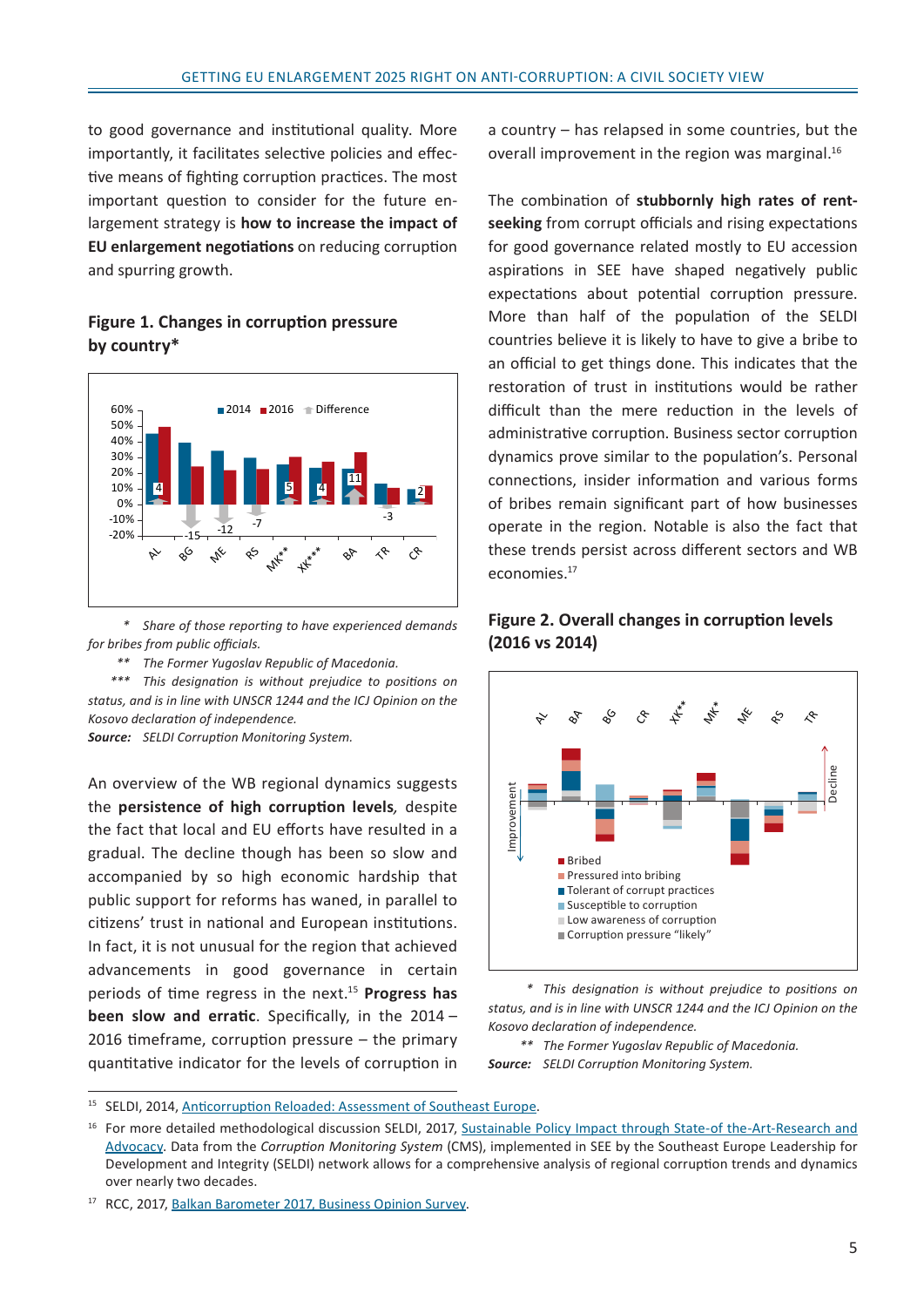As a result, **public trust in the feasibility of policy responses to corruption** – a critical ally to successful anticorruption reforms – has stayed below the 50 % threshold in 2016 for all WB countries but Montenegro. This further exacerbates the unwillingness of political actors locally and in the EU to engage in anticorruption policies, and shows the need for a broadbased social movement to sustain an anticorruption focus.

National policies in the region, which target corrupt behaviour at administrative level and those seeking to change trust in government, need to be pursued in concert. If not complemented by strengthened public demand for integrity in government and sustained improvement in economic well-being, stricter enforcement of penal measures cannot have a sustainable effect. Law enforcement would likely be seen either as useless repression when targeting lower government levels alone or as a political witchhunt when intermittently directed at higher levels. Conversely, intensifying awareness-building measures would only fuel cynicism and resignation in the public, if it is not accompanied by visible efforts for cracking down on (high-level) rent-seeking officials.

If left unchecked for a prolonged period of time, like in the Western Balkans, **corruption might infect the very fabric of public institutions**. As institutions grow more complex, so does corruption, and its forms and practices shift. These systematic effects of corruption often remain hidden, closely linked to governance mechanisms. These dynamics often result in the emergence of the so-called state capture phenomenon. Whether state capture is understood predominantly for the purpose of extracting corruption rents<sup>18</sup> or as a means to obtain privileged status or preferential treatment, it constitutes deviations from a certain socioeconomic model, which are generated by complex corruption relationships. Similar models of cor-

ruption and economic dependencies prove prevalent across the WB region. The EC has also confirmed this by acknowledging that "**clear symptoms and varying degrees of state capture**"19 exist in some countries of the WB. The discussion on state capture also adds a new dimension to the increasingly important debates on external dependencies of the WB countries, often levitating between desire for closer EU integration and for maintaining narrow ties with traditional thirdparties, such as China, Russia or Turkey.

The EU financial support for anticorruption in the WB is generally considered to have positive impact. Contrary to the common perception, the EU financial aid, targeting the fight against corruption, can also have negative impact on the economy, unless successfully channelled to local organisations. Higher financial assistance might disincentive countries to develop anticorruption practices: "aid weakens government accountability, by delaying the development of healthy civil society underpinning democracy and the rule of law"<sup>20</sup> Between 2007 - 2013, the EU allocated around 30 million in support of anticorruption projects in the Western Balkans. This accounts for only 0.5 % of the total allocation for that period and according to various organisations even those few projects might have been compromised.<sup>21</sup> It is, thus, **necessary that the increase in EU support for the WB be complemented by an intensified and coordinated anticorruption drive**, which focuses not only on technical assistance through service contracts but on spurring and supporting genuine local anticorruption civil society drive. Such positive intervention could prove instrumental for the success not only of anticorruption initiatives but also for the improving economic governance and labour market functioning. It is thus of no surprise that the main concerns, cited by the SEE population, are namely unemployment (67 %), the economic situation (46 %), and corruption (32 %).<sup>22</sup>

<sup>&</sup>lt;sup>18</sup> Innes, A., 2014, [The Political Economy of State Capture in Central Europ](http://eprints.lse.ac.uk/54670/1/__lse.ac.uk_storage_LIBRARY_Secondary_libfile_shared_repository_Content_Innes,%20A_Political%20economy_Innes_Political%20economy_2014.pdf)e. Journal of Common Market Studies, 52(1), 88-104.

<sup>&</sup>lt;sup>19</sup> EC, 9 November 2016, [2016 Communication on EU Enlargement Polic](https://ec.europa.eu/neighbourhood-enlargement/sites/near/files/20161109_strategy_paper_en.pdf)y, COM(2016) 715 final, p. 3.

<sup>20</sup> North, D.C. (1990). Institutions, [Institutional Change and Economic Performanc](http://www.socialcapitalgateway.org/content/book/north-d-c-1990-institutions-institutional-change-and-economic-performance-cambridge-cam)e. *Cambridge: Cambridge University Press.*

<sup>&</sup>lt;sup>21</sup> European Court of Auditors (2016), EU pre-accession assistance for strengthening administrative capacity in the Western [Balkans: A meta-audi](https://www.eca.europa.eu/Lists/ECADocuments/SR16_21/SR_WESTERN-BALKANS_EN.pdf)t.

<sup>&</sup>lt;sup>22</sup> RCC, 2017, [Balkan Barometer 2017, Public Opinion Surve](http://www.rcc.int/seeds/files/RCC_BalkanBarometer_PublicOpinion_2017.pdf)y.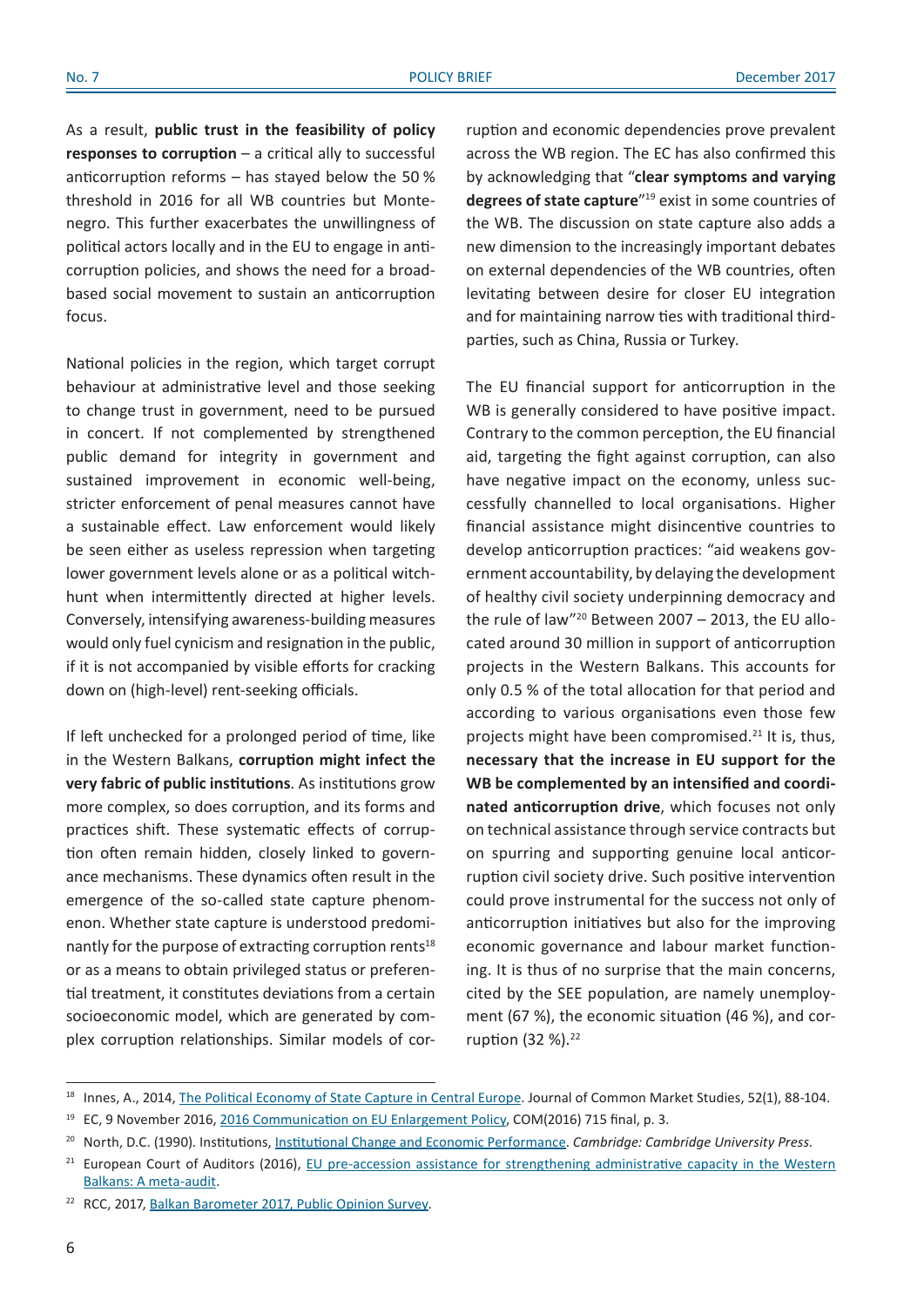### **The hidden economy nexus**

In line to theory, we see that anticorruption policies alone are unlikely to produce wide societal support unless they are **imbedded into wider economic reforms**. A broadening of the anticorruption debate in the Western Balkans from sheer law enforcement towards more economic grounded rationale, such as addressing the nexus between corruption and hidden economy, is thus needed. The presence of large hidden economy disturbs the labour market and signals institutional inefficiencies. In the case of the WB countries, negative impacts could prove instrumental in blocking both economic and good governance. According to the SELDI *Hidden Economy Survey* and other sources **the hidden sector occupies between a quarter and a third of the SEE economies**. 23

A critical factor in tackling corruption and the hidden economy is the overall business environment. While most SEE countries fare well in terms of nominal indicators, such as the size of tax rates or ease of registering a business, administrative corruption and state capture  $-$  of which there is ample evidence  $-$  allows **incumbent webs of political and business networks** to effectively control access to government law and policy making, rendering the institutions defining the business environment exclusive and unpredictable. In fact, such business environment indicators, which might be considered as good in highly sophisticated institutional environments, are simply an admission of the institutional deficiencies in the Western Balkans. A considerable tax gap in SEE also hinders both economic development and good governance. Tax evasion, which is made possible, among other things, by bribery and inefficiency in the tax authorities, denotes lack of trust



**Figure 3. What do you think are the two most important problems facing your economy?**

*Source: Regional Cooperation Council, 2017, Balkan Barometer Survey.*

<sup>&</sup>lt;sup>23</sup> SELDI, 2016, [Shadow Power: Assessment of Corruption and Hidden Economy in Southeast Europ](http://seldi.net/fileadmin/public/PDF/Publications/RAR_2016/SHADOW_POWER_EN_FINAL.pdf)e.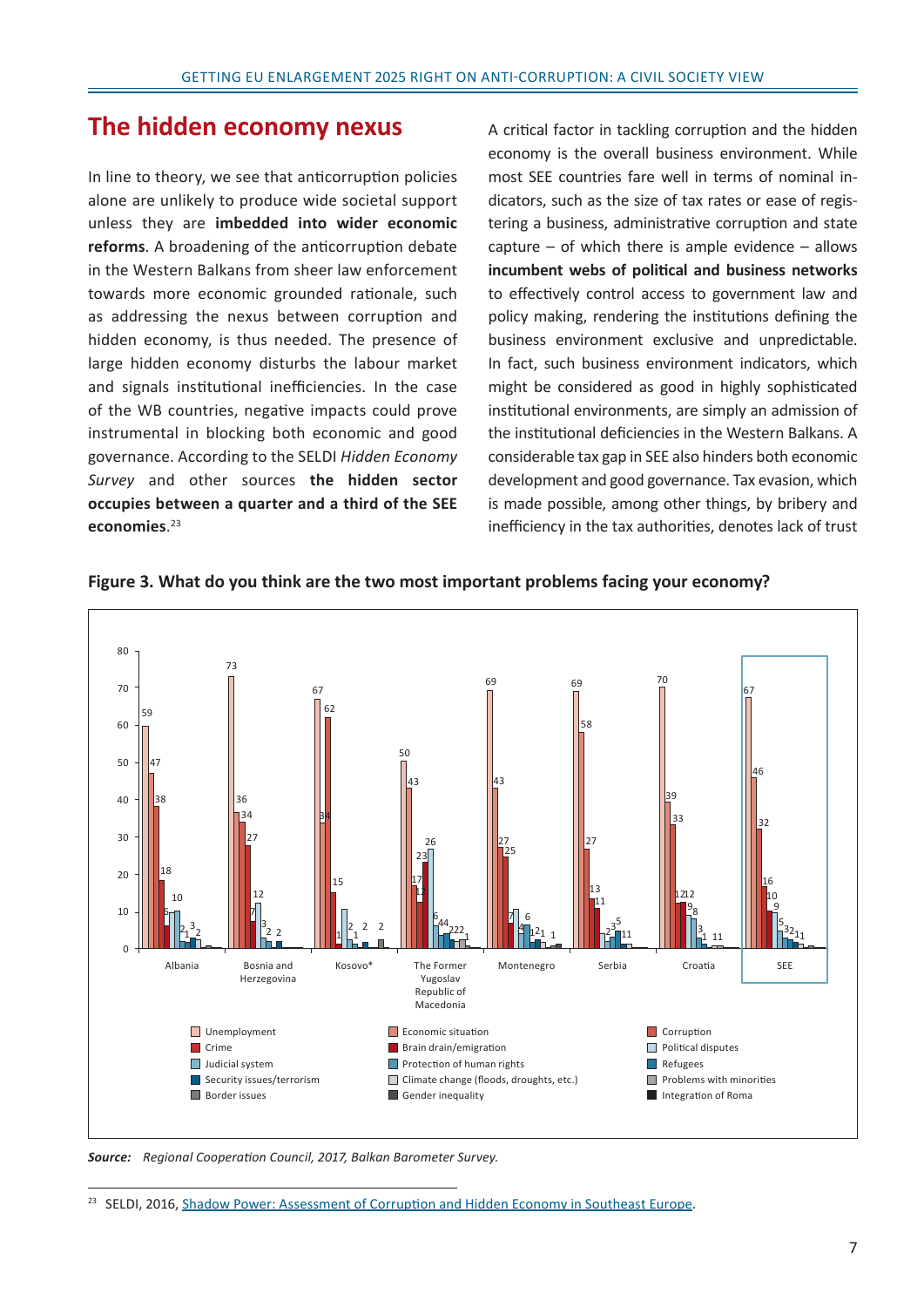



*Source: SELDI Hidden Economy Survey, 2016.*

in a country's economic viability and undermines the quality and scope of public services.

As a result, **hidden employment remains highly present** in SEE, creating risks of the exclusion of sizable shares of the workforce from the rule of law and placing the informally employed in a vulnerable position with respect to rent-seeking officials and to illegal business interests. The considerable social embeddedness of hidden employment in SEE, as evidenced by SELDI's 2016 *Hidden Economy Survey*, excludes large swathes of the labour force from the protection of government regulation and diminishes support for the rule of law. This perpetuates the hidden economy – corruption vicious circle. It also deepens the already existing employment challenges in the region, which, according to both the South-East Europe 2020 strategy and the EU Enlargement Strategy hinder economic growth.<sup>24</sup>

# **Key policy recommendations: united response in the face of new and resilient challenges**

Facilitated by the Bulgarian and Austrian EU Council presidencies, as well as by a reignited European focus

towards the region, 2018 will grant the Western Balkans with unprecedented priority for the EU. During this **small window of opportunity** national governments need to communicate a clearstance and pledge results to the new EC's recalibrated approach to pre-accession monitoring, as well as to outcomes and or new initiatives within the framework of the Berlin Process. National governments have to take initiative and ownership of their own integration process by demonstrating tangible results and concrete progress in both economic governance and anti-corruption. The main thrust of anticorruption efforts in the region should be directed at tackling high level political corruption and state capture, while intensifying the overall good performance against systemic administrative corruption or bribery.

**• Effective prosecution of high-level corruption** is the only way to send a strong and immediate message that corruption would not be tolerated. Bringing crooked politicians to justice has proven very effective in strengthening anticorruption measures in Croatia and Slovenia, for example. Success in this direction would require also international support, including the involvement of EU member states law enforcement. This is clearly a very high political price required from among the ones who would likely sit on the negotiation

<sup>&</sup>lt;sup>24</sup> RCC, 2013, South East Europe 2020 [strategy](http://www.rcc.int/files/user/docs/reports/SEE2020-Strategy.pdf) and EC, 10 November 2015, EU [Enlargement](https://ec.europa.eu/neighbourhood-enlargement/sites/near/files/pdf/key_documents/2015/20151110_strategy_paper_en.pdf) Strategy, COM(2015) 611 final.